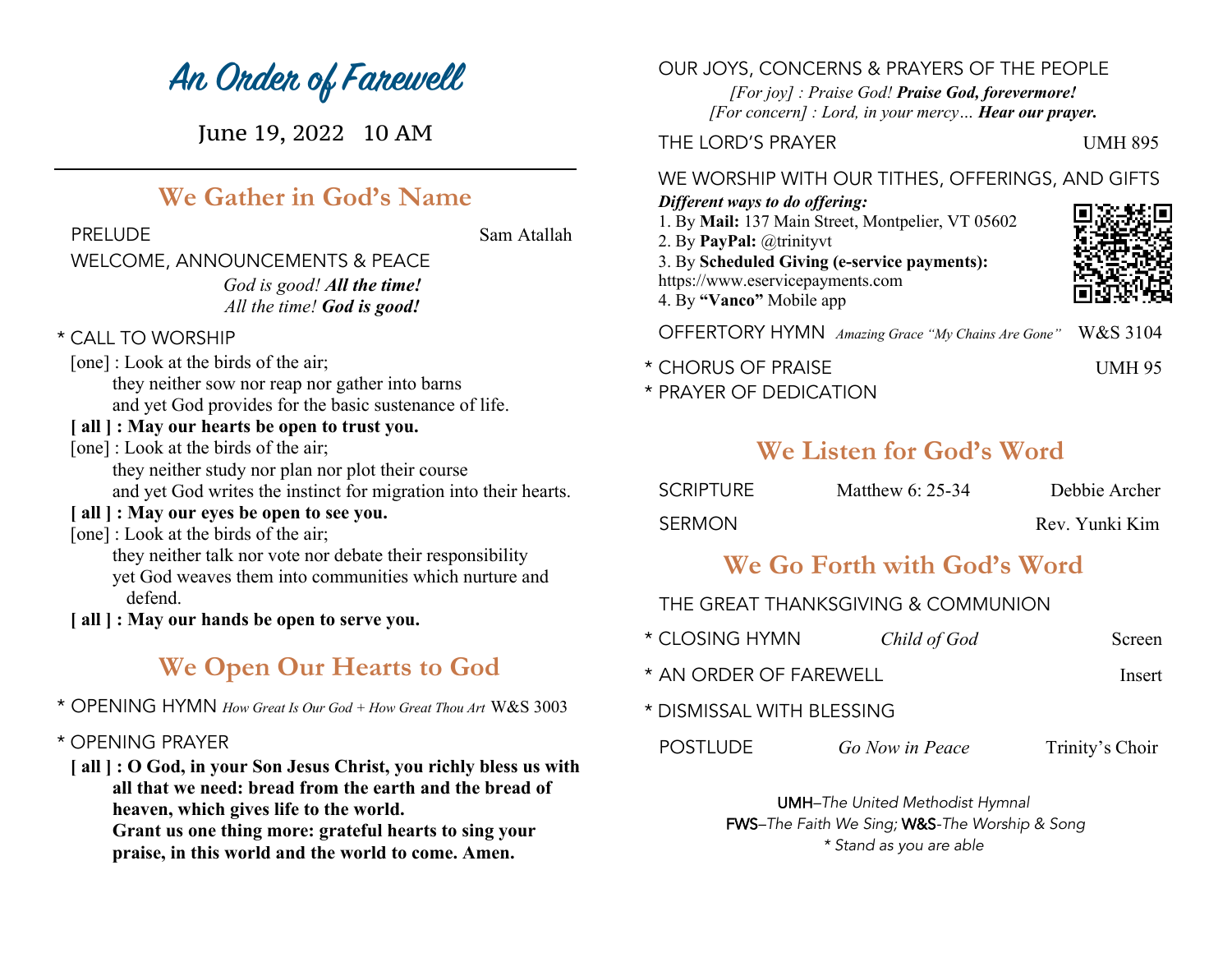## **Announcements**

#### **TRANSITION TEAM**

Pastor Yunki is moving on June 20, so June 21 – June 27 is available to prepare the parsonage for Pastor Sinu's arrival on June 28. If anyone who has not yet signed up to help would like to, please let Kathi, Stephanie, Mary Ann, or Kathy Reed know.

BOOK OF KNOWLEDGE: If you have not yet sent Kathi Smith the information on your committee for inclusion in the "Book of Knowledge", please do so. Be sure to include the names of your members, when you meet, and your charge/purpose, and projects.

COFFEE/TEA WITH PASTOR SINU: Pastor Sinu has reserved July 1 and July 2, between 9:00 AM and 7:00 PM for members of the Trinity community to join him for coffee or tea. To sign up to meet with him, please call or email Kathi Smith (802-793-1798; ksmith@norwich.edu) and let her know the date and time. Other dates will be scheduled in the future.

#### *Upcoming at Trinity...*

TUE 6/21 10a-11:30a **Prayer Shawl Ministry** (Parlor) SAT 6/25 2p **Memorial Service for David Kelley** (Sanctuary) SUN 6/26 10a **Hybrid Worship** (Sanctuary & Online) Preacher: Dick Wilbur SUN 6/26 9a-3p **Covenant Hills Open House** WED 6/29 9a **Helpers need to clean MacKenzie House**

> *Call to Worship* is by Katherine Hawker, Liturgies Outside *Opening Prayer* is from Revised Common Lectionary Prayers

**Ministers:** The Entire Congregation -- **Equipping Pastor**: Rev. Yunki Kim **Church Administrator:** Melissa Neilson **Worship Musician:** Sam Atallah -- **Director of Children's Ministry**: Diadel Ortiz **District Superintendent:** Rev. Jill Colley Robinson -- **Bishop:** Rev. Dr. Sudarshana Devadhar **Pastor Yunki's contact info:** 617/981-9825 (802/552-0557) – yktaurus@gmail.com

> Trinity United Methodist Church, 137 Main St., Montpelier VT 05602 **Office Hours:** Tuesday & Friday 10am–12:30pm www.trinityvt.org - 802/229-9158 - email: trinityvermont@gmail.com



## "THE CHURCH WITH HEARTS"

Building a community where The Peace of Christ is visibly lived out



Second Sunday after Pentecost An Order of Farewell

Sunday, June 19, 2022 10 AM